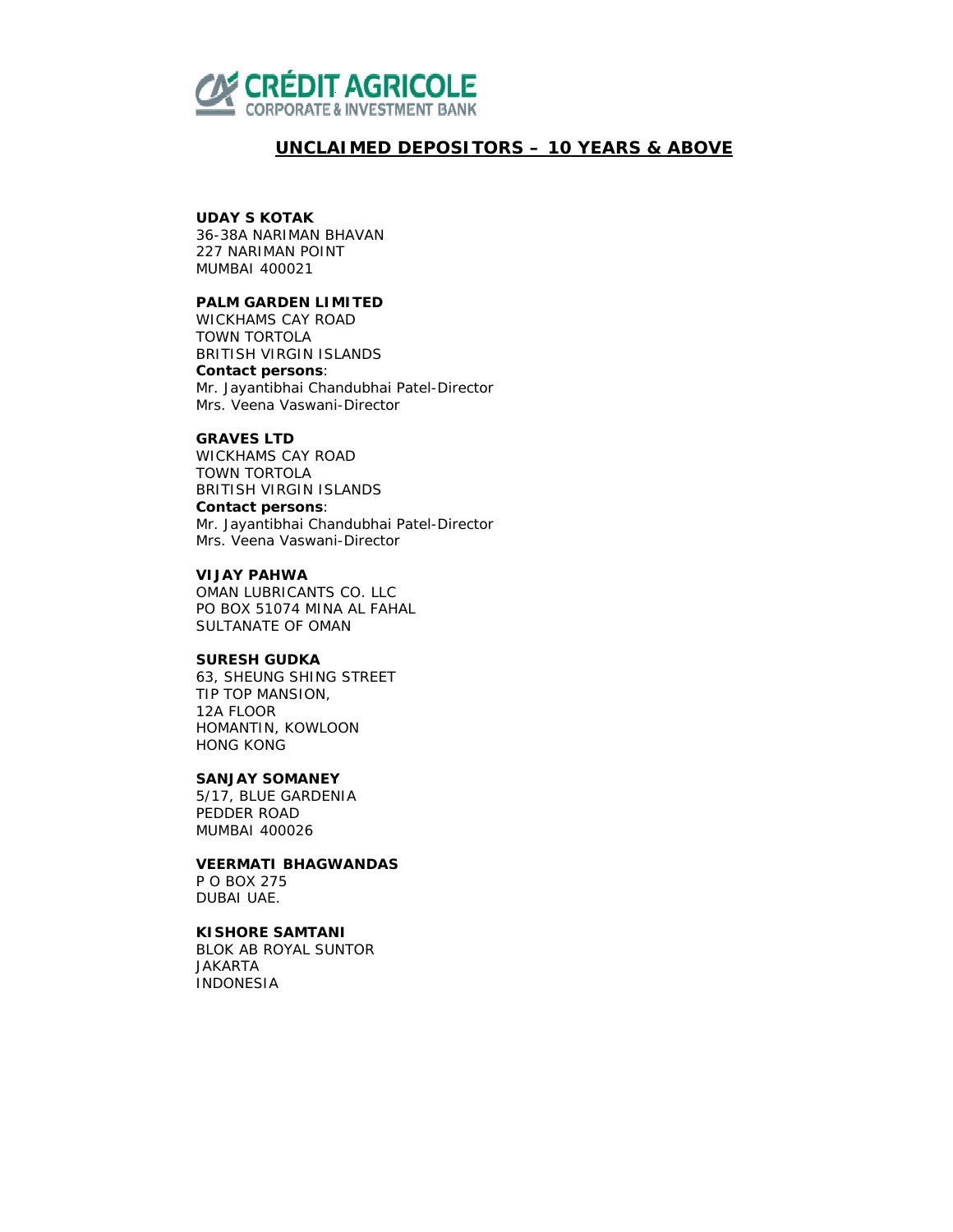

### **JAIVANT SHAH**

55, DE BOHUN AVENUE, SOUTHGATE LONDON N14 4PU

MUMBAI ADDRESS 101, 'THE RIPPLE' BEHIND PARKWAY HOTEL SHIVAJI PARK MUMBAI 400016

# **MR GERARD OPPE**

DEPUTY DIRECTOR C/O ALLIANCE FRANCAISE DE BOMBAY THEOSOPHY HALL 40 NEW MARINE LINES MUMBAI -400020

# **UTTAM STEEL LIMITED**

UTTAM HOUSE 69, P.D'MELLO ROAD, CARNAC BUNDER, BOMBAY- 400 009 **Contact Persons:**  Mr. Praveen Meghlani/ Anuj Meghlani

### **TRUMP TRAVELS PVT LTD**

GROUND FLOOR, EDENA BLDG, 97, QWEEN'S ROAD, MUMBAI 400 020 **Contact Persons:**  Mr. Amit Advani – Director

# **NUOVO PIGNONE SPA**

VIA FELICE MATTEUCCI 2-50127 FIRENZE, CASELLA FIERENZE ITALY

#### **AVON ENGINEERING LIMITED**

NO 2 SHREENATH INDUSTRIAL ESTATE, OFF MAHAKALI CAVES ROAD, ANDHERI EAST BOMBAY- 400 093 **Contact Persons:**  Kishor Thawani -Director/ Tosher Lalkaka-Director

# **MAHADEV VASNANI**

HONG KONG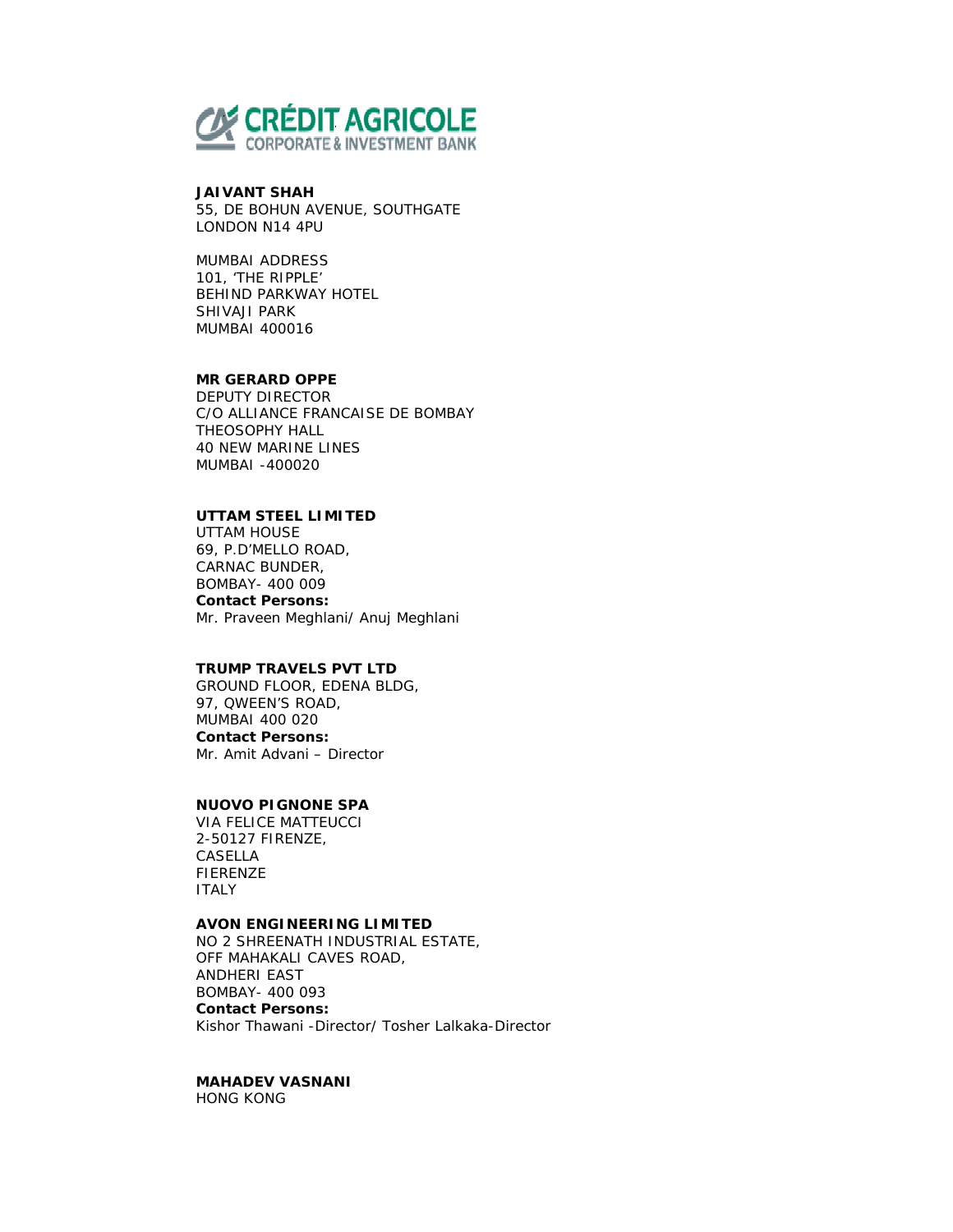

### **CHANDRAHAS NIRMAL**

NCMS (ACCOUNTS) P.O. BOX 663, DHAHRAN AIRPORT 31932, KINGDOM OF SAUDI ARABIA

### **BHARAT OXYGEN & ACETYLENE CO**

C WING 16TH FLOOR, MITTAL TOWERS, NARIMAN POINT, MUMBAI 400021

### **FOX NETWORKS GROUP ASIA PACIFIC LIMITED**

(Formerly - SATELL TELE ASIAN REGION LTD) C/O STAR INDIA PVT LTD STAR HOUSE, DR. E. MOSES ROAD MUMBAI 400011

## **STAR TV LTD**

C/O NEWS TELEVISION INDIA PVT LTD, ANDHERI (EAST) MUMBAI INDIA

## **CAREWS PHARMACEUTICALS**

86 A JHOWTALA ROAD, KOLKATA 700017 INDIA

# **HELIOS FOOD ADITIVES P LTD**

419-420 SWASTIK CHAMBERS, UMARSHI BHAPPA CHOWK, MUMBAI INDIA **Contact Persons:**  Mr. Arunachalam Muthu- Director/ Mr. Narasimhan Kuppuswamy Iyer- Director

## **HIMACHAL FUTURISTIC COMM LTD**

PLOT NO.286 PHASE-II, UDYOG VIHAR, GURGAON 122016 INDIA **Contact Persons:**  Mr. Arvind Kharabanda- Director/ Mr. Mahendra Nahata- Director